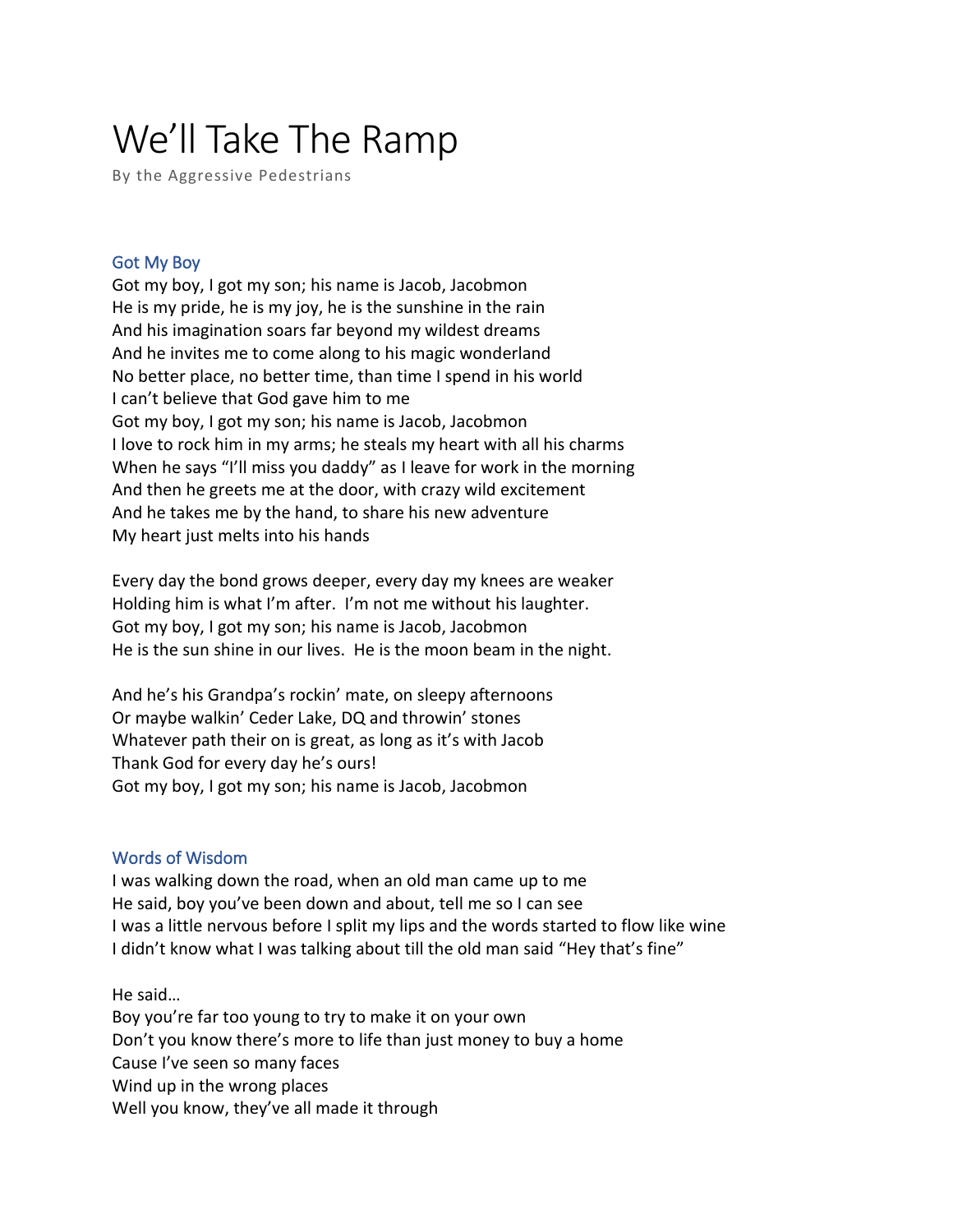Just as long, as you listen to what I say to you

Well, I didn't get a chance to talk with him before he took off in the sky But I'll remember his words of wisdom until the day that I die,

He said….

Boy you're far to young to try to make it on your own

Don't you know there's more to life than just money to buy a home

Cause I've seen so many faces

Wind up in the wrong places

Well, you know, they've all made it through

Just as long, as you listen to what I say to you

## Blue Skies

Captive in a shelter, in a cold, cold room Far away from anyone, who would call him as their own. He struggles for survival, is he fit enough To make it in this world, to make it on his own? They tell me there are blue skies, just beyond the mountain's ridge Where the river meets the sand and his life is God's hands They tell me he will understand what it is that he's been struggling for How he came to this place, but for now he'll have to settle for his dreams Waking from a nightmare, he sits up in bed But there's no one there to hold, no one to put him back to sleep And sleep comes to him slowly, almost every night And his hunger for food is overshadowed by a hunger for love They tell me there are blue skies, just beyond the mountain's ridge Where the river meets the sand and his life is God's hands They tell me he will understand what it is that he's been struggling for How he came to this place, but for now he'll have to settle for his dreams Then suddenly he's picked up and taken to a strange room And given to the arms of perfect strangers Will they stay or will they go heaven only knows Or will he have to go back to his dreams

The time has come for dreams to end and life to begin They're told that they can take him as their own They're picking him up and taking him into their family To take their name and have a place called home And now he's seeing blue skies, just beyond the mountain's ridge Where the river meets the sand and his life is God's hands Now I know he understands what it is that he's been struggling for How he came to this place, and now he's got a place that he calls home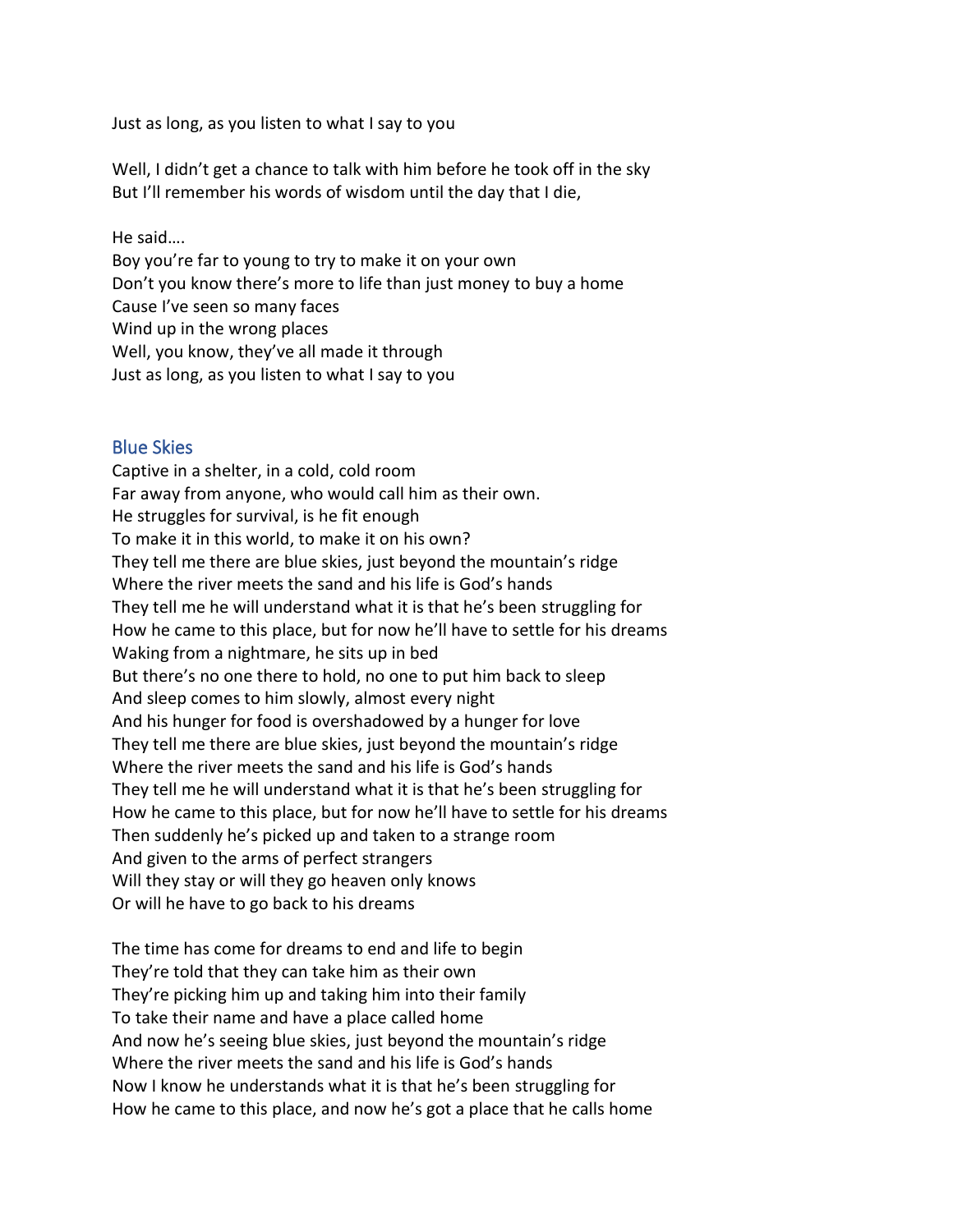#### Emily

The summer nearly got away With the blink of an eye We crossed off days… and watched them fade away Like a sunset into the misty moonlight Then like a Holiday She came to stay She's just a girl… who changed our world With every smile, there was no denying it was Emily… It was… It was Emily…

Fruits, Nuts and Berries At the farmer's fair heavy cherries, summer memories There are times in one's life, when things are fun, right and easy When you're with Emily, Emily

What Emily brings us Come April Spring,

And what of the future? And all that it holds? You'll have to wait for now. A hectic life somehow Has a way of getting through until Emily… until Emily… until Emily… Finds you… You…

# NYC

*1st Movement* Farm town, you've always been good to her. Smart town; but she wanted something more. What if she left here today? Flew away? What would they say? Bus Stop. Take a chance and climb aboard. "What's up?" She'd say she'd find someone to talk with in case she got bored on the road… lift the load; long winding road… She'd go out east to New York City Where she'd become free in New York City Bright lights, big city, make a life in the city.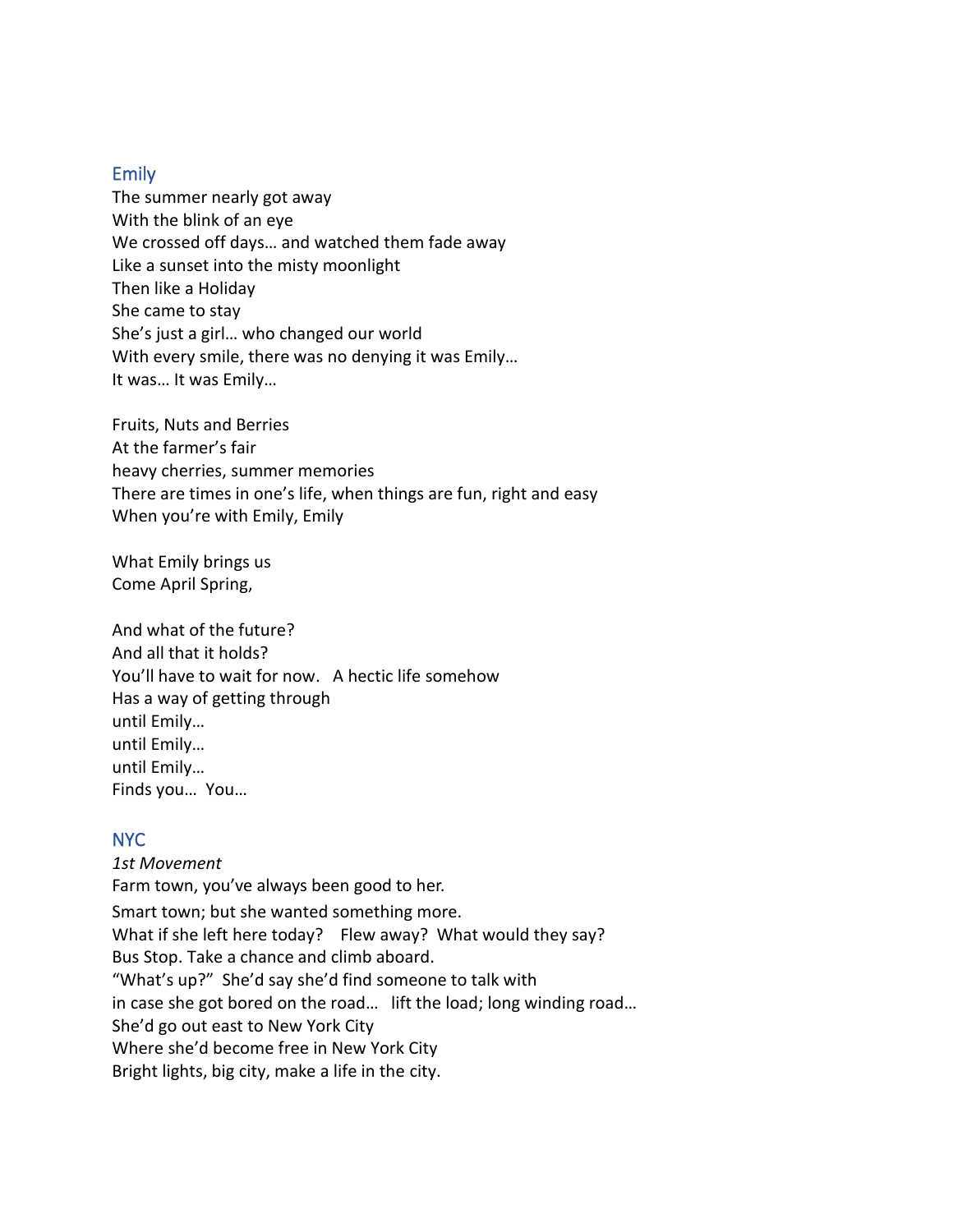Yet in the back of her mind, she wondered sometimes if she was strong enough to go. Because they say that it's there, you can make it and swear that you own your own Broadway show.

"Next stop, you and Manhattan Island" "Good Luck", she said. "Promise you'll write as soon as you can!" But they lost her luggage in transit, and the clerk quit that she was talking with. She had come out east to New York City Where she'd become free in New York City Bright lights, big city (yea, yea), lose track of time in New York City

But a push and a tug; she thought she'd been mugged and fell into a street vendor's tray. The relentless crowd feeling dense and loud, swallowed the assailant today… today… today… Yeah… Yeah… Yeah… Yeah…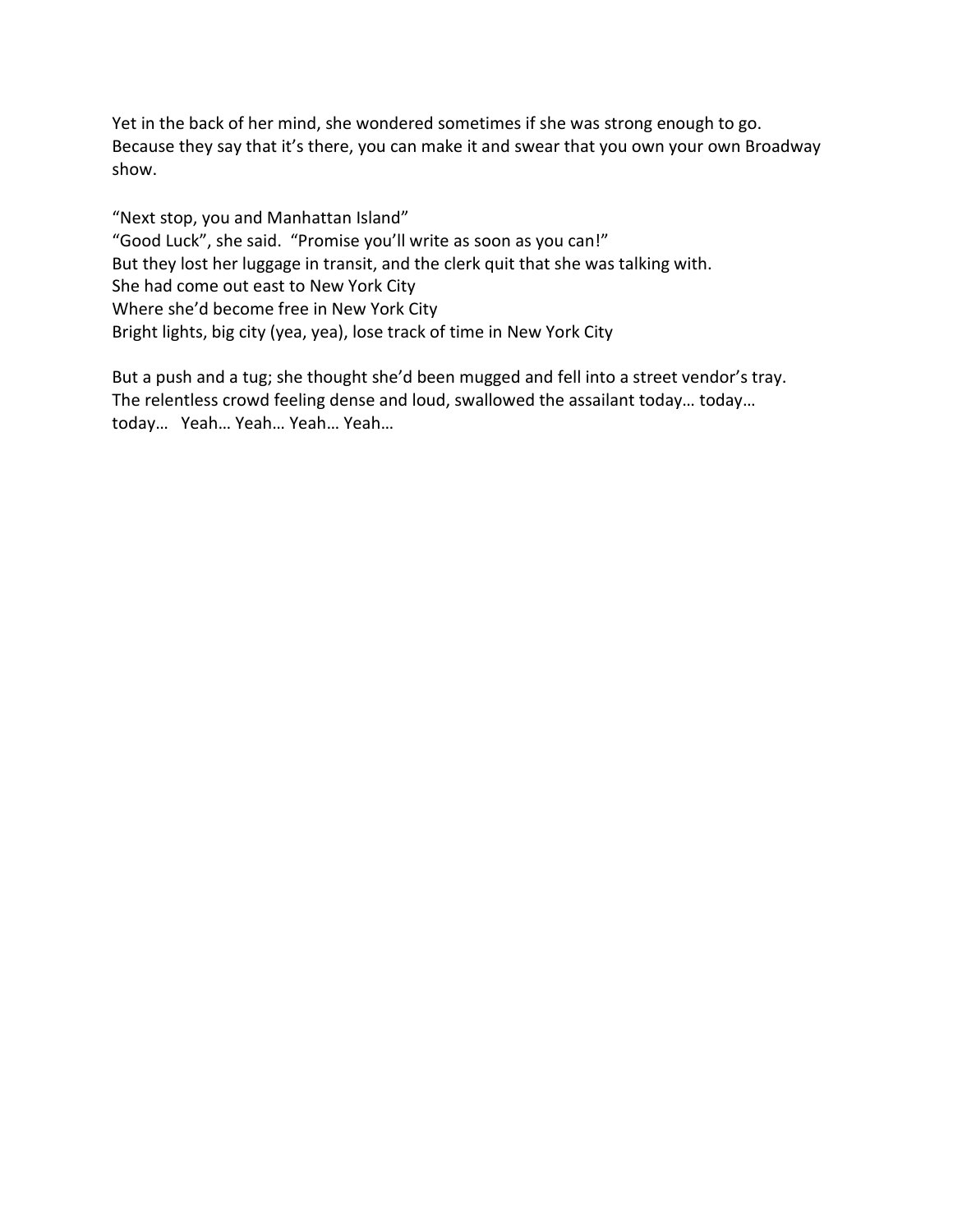## *2 nd Movement*

Learning to live within the city; learning to live on the street.

They'll eat you alive if you let them.

She spent a year and a half under Queensborough Bridge and another by Holland tunnel. No one knows her name now.

She could get her breakfast in Soho when the garbage hit the street.

It's all in the timing you see.

She's got a dog and named it Winnie Pooh. Now he keeps the freaks off her back. While she acts like she's not afraid.

She found a gun shopping in garbage. Kept it hidden because "You never know…" "No one to trust in this stinking hole"

Then one day when she was crossing some dirty street for a shoe (ooh, ooh, ooh) … a taxi ran over Pooh.

Muhammad stepped out of his auto, out of respect for what he'd done only to find a vagabond wheeling a gun.

Police and spectators were frozen as she pointed and spun.

This damn city was finally listening to her twisting under a blistering sun.

*3 rd Movement* "Aggressive Pedestrian" The Newspapers all had begun "The Big Apple swallows another one" and it didn't even make Page One.

Aggressive Pedestian Where is it that they've come from? Ended a life in Manhattan For a dream that never begun.

# Cubicle Sweet Cubicle

I've got a bad case of keyboard face Ain't nothing gonna open my eyes I'm so tired My brain is retired Attentiveness is a disguise

I'll keep my profile low just maintain status quo quickly blink my eyes closed no one should know a stealth nap won't hurt just pretend I'm alert I'll give a quick nod a try just to get BUYYYYYYYYY

I'm face first slumped over my desk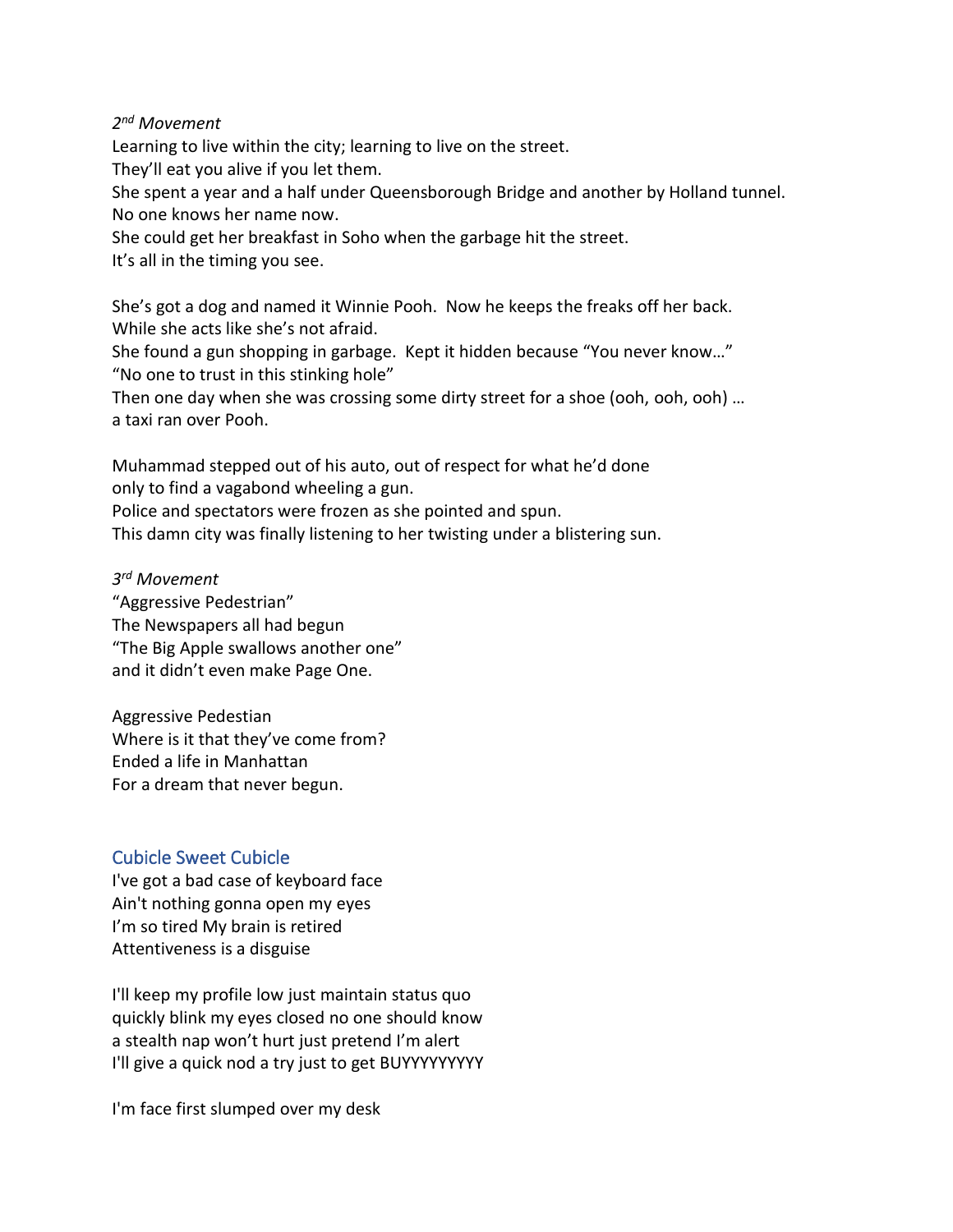I'm drooling and I'm out like a light My head's down it's black all around Alertness is a hopeless plight

I'll keep my profile low just maintain status quo quickly blink my eyes closed no one should know a stealth nap won't hurt just pretend I'm alert I'll give a quick nod a try just to get BUYYYYYYYYY

This desk is my bed My eyes are all red Their lids are like lead QWERTYs stamped on my head No matter what I take ain't keeping me awake Nothing keeps me awake nothing keeps me awake I've had mountain dew, I've had Starbucks too No matter what I do my brain's just goo No matter what I take ain't keeping me awake Nothing keeps me awake nothing keeps me awake

I'll keep my profile low just maintain status quo quickly blink my eyes closed no one should know a stealth nap won't hurt just pretend I'm alert I'll give a quick nod a try just to get BUYYYYYYYYY

I'm sitting really mellow. This keyboards my pillow I listen for footsteps I'm not asleep quite yet I begin to cast my lines finally a fish bite It sails me on my kite and flies over a wood of pines then go to the top of the mountains ahead and glide down the slopes on a magical sled As I go down, I feel my hair Stuck to a tube from static mid air Then appears a bell...

I've got a bad case of keyboard face Ain't nothing gonna open my eyes I've got a bad case of keyboard face Ain't nothing gonna open my eyes Ain't nothing gonna open my eyes Ain't nothing gonna open my eyes

#### Don't Hurry My

Maybe Baby, I'm a little crazy and nothing's going to save me I'm jaded, faded from last night's thunderstorm But the morning has opened my eyes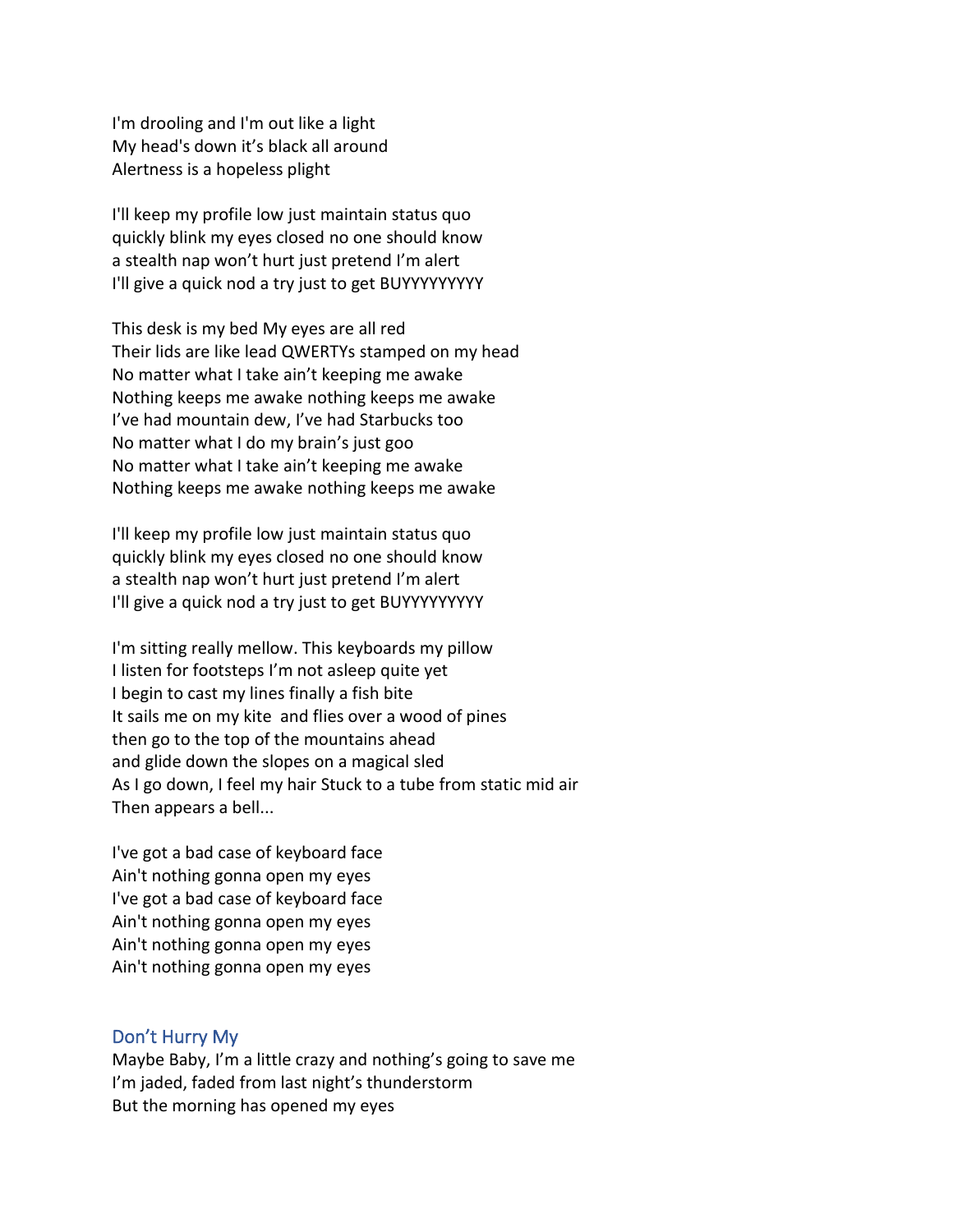I realize that some storms make temperatures rise The first time I laid eyes on you I was so in love Even though the years come and go, my feelings still grow You are my lady, a true lover to me I thank the Lord each day, respectfully

So, we came together, just to be who we are Now we're always together whether near or far Like a shooting star… Hold on tight to me! But don't hurry my heart and run through life too fast Remember to start and make each moment last On the pages of our lives where memories dance

I see myself a rickety man walking down a crooked lane And by my side, my lovely bride, the years have been kind We may not notice the world around us That's ok, because I love when you say my name

So, we came together, just to be who we are Now we're always together whether near or far Like a shooting star… Hold on tight to me! But don't hurry my heart and run through life too fast Remember to start and make each moment last On the pages of our lives where memories dance

It's you girl, it's me, boy look at us now Our eyes meet, our hands touch, we know somehow It's you girl, it's me, boy look at us now Our eyes meet, our hands touch, we know somehow We will be together forever

So don't hurry my heart and run through life too fast Remember to start and make each moment last But don't hurry my heart and run through life too fast Remember to start and make each moment last In the stones of our minds where destiny is cast Forever, at last…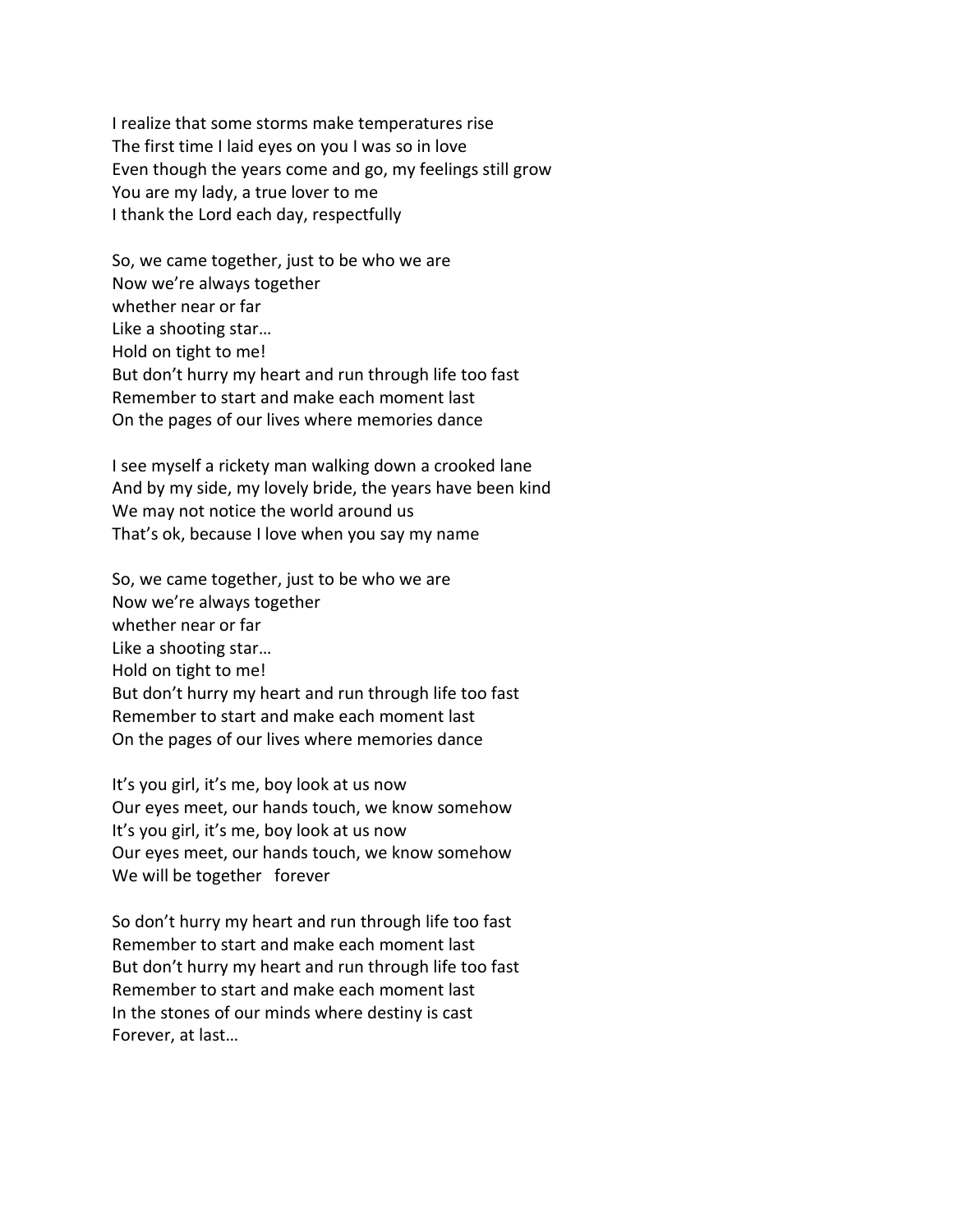#### Jesse

Born of hearty stock, he's a healthy boy He came in like a lamb, now he's a roaring lion Touch as a truck, and ready to roll He knows what he wants and he won't be ignored That's Jesse, I'm talking 'bout Jesse Gerald

Winds of change have blown 'round here for sure Catch him like the wind, try to hold him like the sand There's not another sole in the whole wide world like Jesse Hearing every word you say, then he says it Watching everything you do, then he does it He'll do it by himself, and make it on his own Don't try take it away or tell him how to play

That's Jesse, I'm talking 'bout Jesse Gerald Winds of change have blown 'round here for sure Catch him like the wind, try to hold him like the sand There's not another sole in the whole wide world like Jesse His smile is as bright as the noon day sun His voice the happy chattering of an angles Don't try to spoil his fun, or take away his sun You'll be sorry if you cross the line with him That's Jesse, I'm talking 'bout Jesse Gerald Winds of change have blown 'round here for sure Catch him like the wind, try to hold him like the sand There's not another sole in the whole wide world like Jesse

Sometimes late at night I try to hold him Sometimes you'll find us rocking in his chair And if my luck is right, you'll catch him sleeping there A rare sight to see, when he's so crazy, wild and free That's Jesse, I'm talking 'bout Jesse Gerald Winds of change have blown 'round here for sure Catch him like the wind, try to hold him like the sand There's not another sole in the whole wide world like Jesse Like Jesse

## River of Life

I woke up this morning with a strong sensation to pack my bags; go on vacation find me a river. Where the current is even, the breeze is sweet, the prairie green mountains come down to meet a river.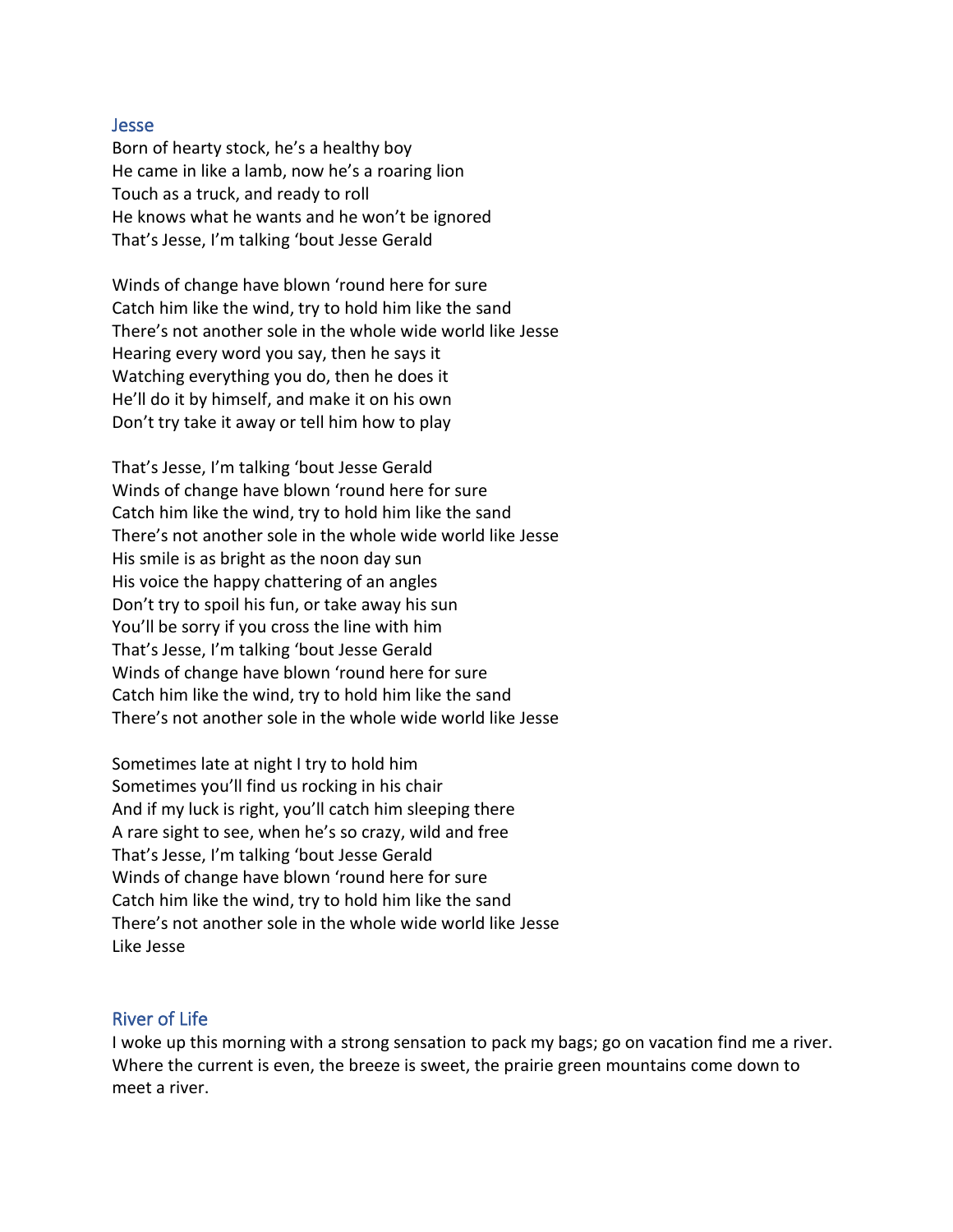Even if I end up getting nowhere it always feels like I'm going somewhere on a river. It doesn't judge me or make excuses; it helps me fight for where the truth is on a river.

I've known plenty of people and met me some new. I laughed with a lot and loved me a few down this river.

Where the course is quick and sometimes fast. One cannot predict what will last on a river. Might have been easier if I changed my tact. Pushed ahead for answers or just held back On this river.

And I am who I am and what I've done, and all that is and what's to become down this river, river of life.